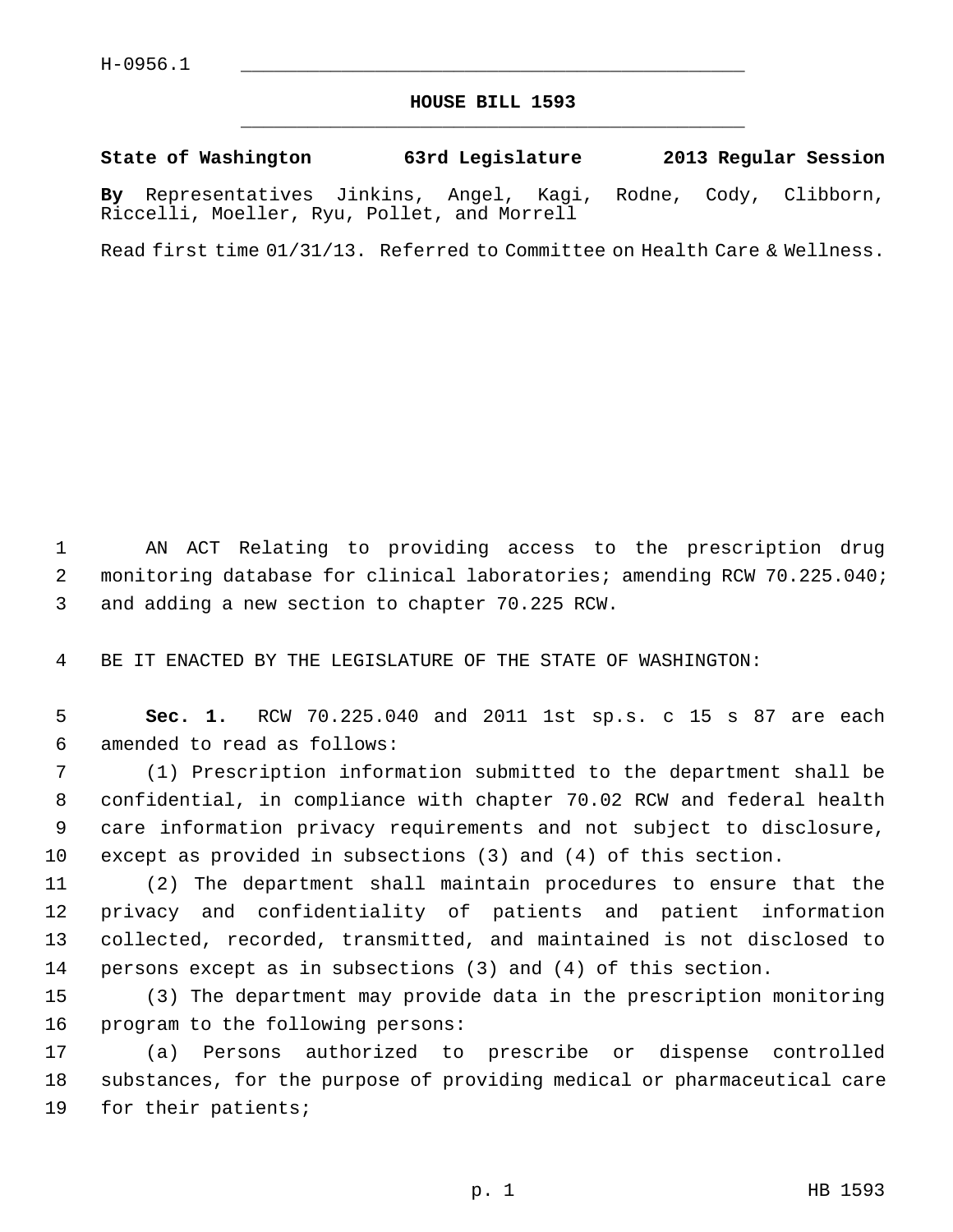1 (b) An individual who requests the individual's own prescription 2 monitoring information;

 3 (c) Health professional licensing, certification, or regulatory 4 agency or entity;

 5 (d) Appropriate local, state, and federal law enforcement or 6 prosecutorial officials who are engaged in a bona fide specific 7 investigation involving a designated person;

 8 (e) Authorized practitioners of the department of social and health 9 services and the health care authority regarding medicaid program 10 recipients;

11 (f) The director or director's designee within the department of 12 labor and industries regarding workers' compensation claimants;

13 (g) The director or the director's designee within the department 14 of corrections regarding offenders committed to the department of 15 corrections;

16 (h) Other entities under grand jury subpoena or court order; 17 ((and))

18 (i) Personnel of the department for purposes of administration and 19 enforcement of this chapter or chapter 69.50 RCW; and

20 (j) Personnel of a test site that meets the standards under subsection (2) of this section pursuant to an agreement between the test site and a person identified in (a) of this subsection to provide assistance in determining which medications are being used by an identified patient who is under the care of that person.

25 (4) The department may provide data to public or private entities 26 for statistical, research, or educational purposes after removing 27 information that could be used to identify individual patients, 28 dispensers, prescribers, and persons who received prescriptions from 29 dispensers.

30 (5) A dispenser or practitioner acting in good faith is immune from 31 any civil, criminal, or administrative liability that might otherwise 32 be incurred or imposed for requesting, receiving, or using information 33 from the program.

34 NEW SECTION. **Sec. 2.** A new section is added to chapter 70.225 RCW 35 to read as follows:

36 Test sites that may receive access to data in the prescription 37 monitoring program under RCW 70.225.040 must be: